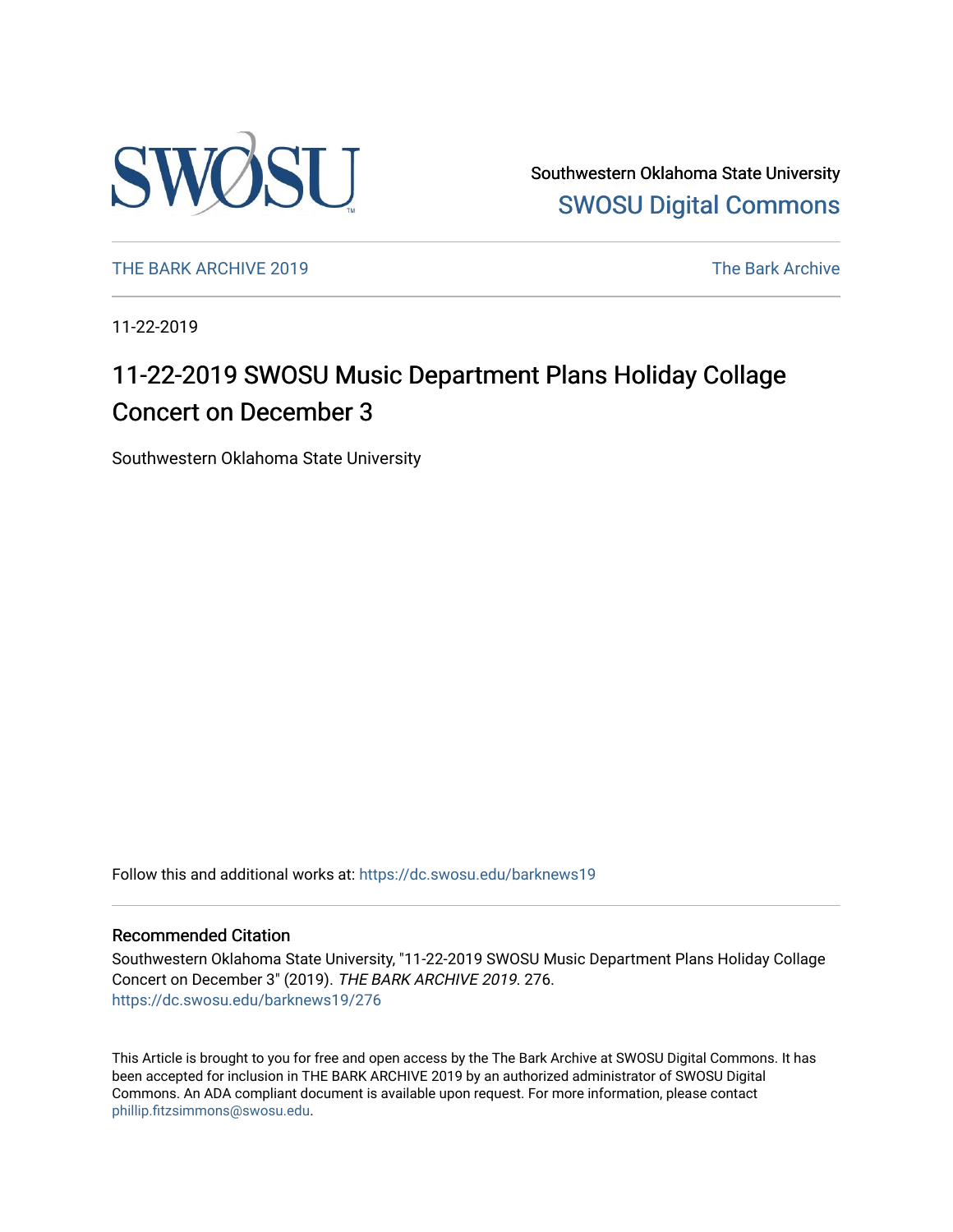



# **SWOSU Music Department Plans Holiday Collage Concert on December 3**

The Southwestern Oklahoma State University Department of Music invites everyone to celebrate the season with the department's 5<sup>th</sup> annual Holiday Collage concert on Tuesday, December 3, on the Weatherford campus.

The concert will feature all of the SWOSU large ensembles and begins at 7 p.m. in the Fine Arts Center Auditorium. Admission is \$5 at the door. SWOSU students and children under 18 are admitted free. All proceeds benefit SWOSU student scholarships.

Fun for all ages, the program showcases arrangements of joyful holiday favorites performed by the SWOSU ensembles and accomplished faculty and student soloists of the SWOSU Music Department. The performance will culminate in a special cameo by Santa and a sing-along of holiday classics.

The holiday cheer will continue following the performance with a cookie and beverage reception in the lobby of the Fine Arts Center. All concert attendees are invited to enjoy holiday treats and pose for pictures with Santa.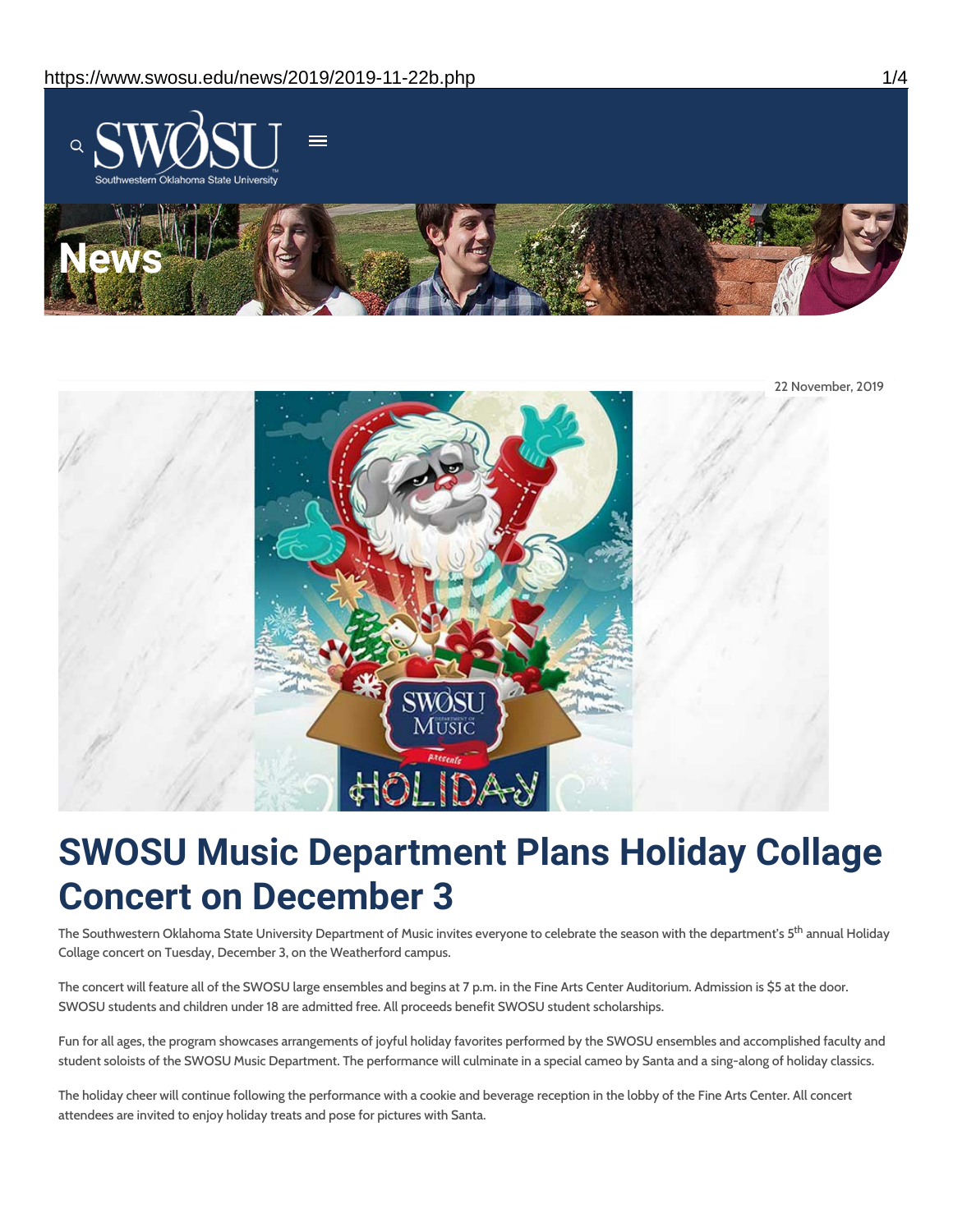| Academics<br>D             |  |
|----------------------------|--|
| Administration<br>D        |  |
| Alumni and Foundation<br>D |  |
| Community<br>D             |  |
| Events<br>D                |  |
| Faculty and Staff<br>D     |  |
| Miscellaneous<br>D         |  |
| D<br>Sayre                 |  |
| <b>Students</b><br>D       |  |

| <b>Archive Links</b> |   |
|----------------------|---|
| 2018                 | D |
| 2019                 | D |
| 2020                 | D |
| Archive              | D |



### Weatherford Campus

100 Campus Drive Weatherford, OK 73096

### Sayre Campus

409 E Mississippi Ave Sayre, OK 73662

Connect to Us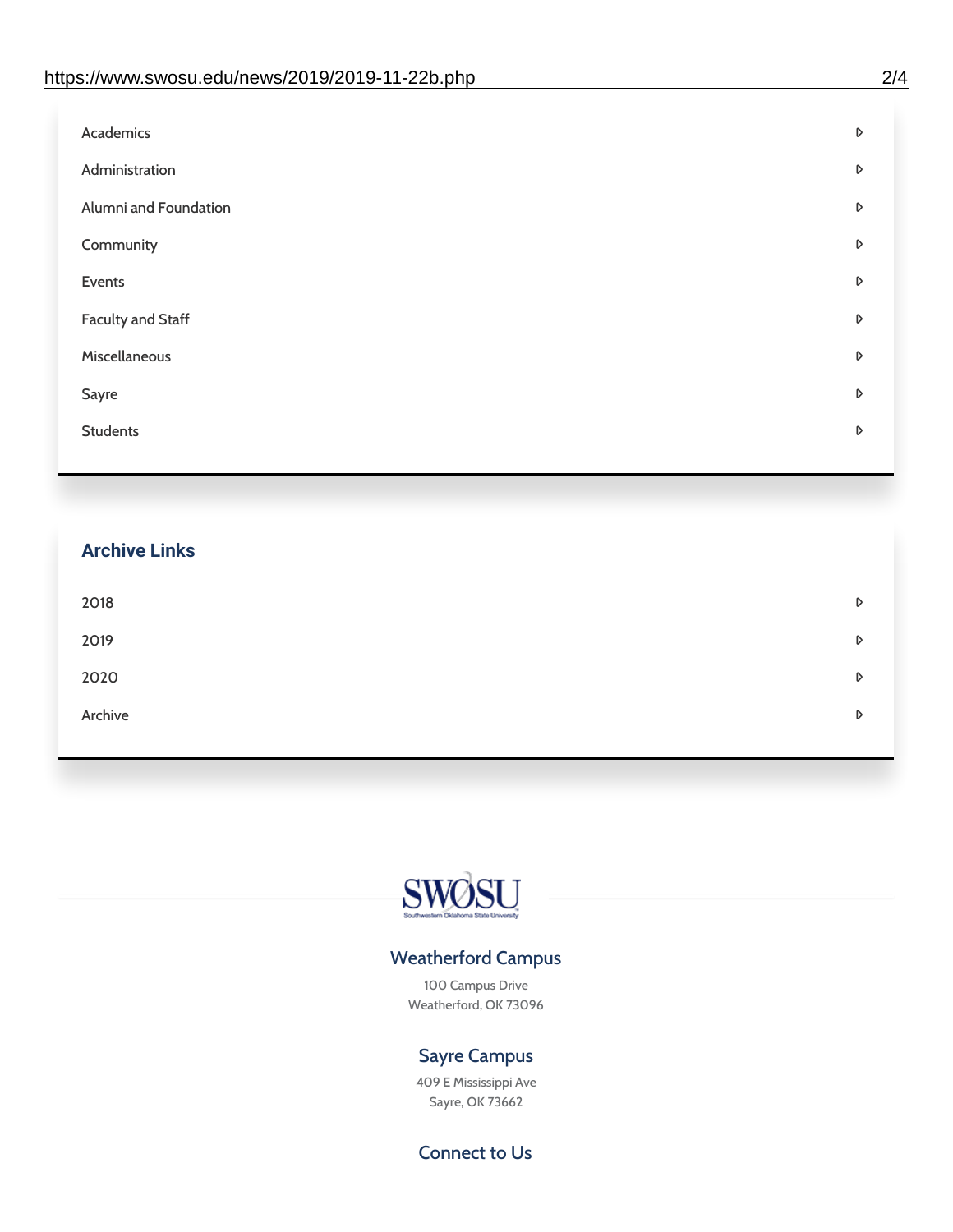千岁回调

Contact [Information](https://www.swosu.edu/about/contact.php) [University/Facility](https://www.swosu.edu/about/operating-hours.php) Hours [Campus](https://map.concept3d.com/?id=768#!ct/10964,10214,10213,10212,10205,10204,10203,10202,10136,10129,10128,0,31226,10130,10201,10641,0) Map

Give to [SWOSU](https://standingfirmly.com/donate)

Shop [SWOSU](https://shopswosu.merchorders.com/)



**[Directory](https://www.swosu.edu/directory/index.php)** 

[Calendar](https://eventpublisher.dudesolutions.com/swosu/)

[Apply](https://www.swosu.edu/admissions/apply-to-swosu.php)

[GoSWOSU](https://qlsso.quicklaunchsso.com/home/1267)

[Jobs@SWOSU](https://swosu.csod.com/ux/ats/careersite/1/home?c=swosu)



Current [Students](https://bulldog.swosu.edu/index.php)

[Faculty](https://bulldog.swosu.edu/faculty-staff/index.php) and Staff

**Enrollment Management** [580.774.3782](tel:5807743782)

> **PR/Marketing** [580.774.3063](tel:5807743063)

**Campus Police** [580.774.3111](tel:5807743111)